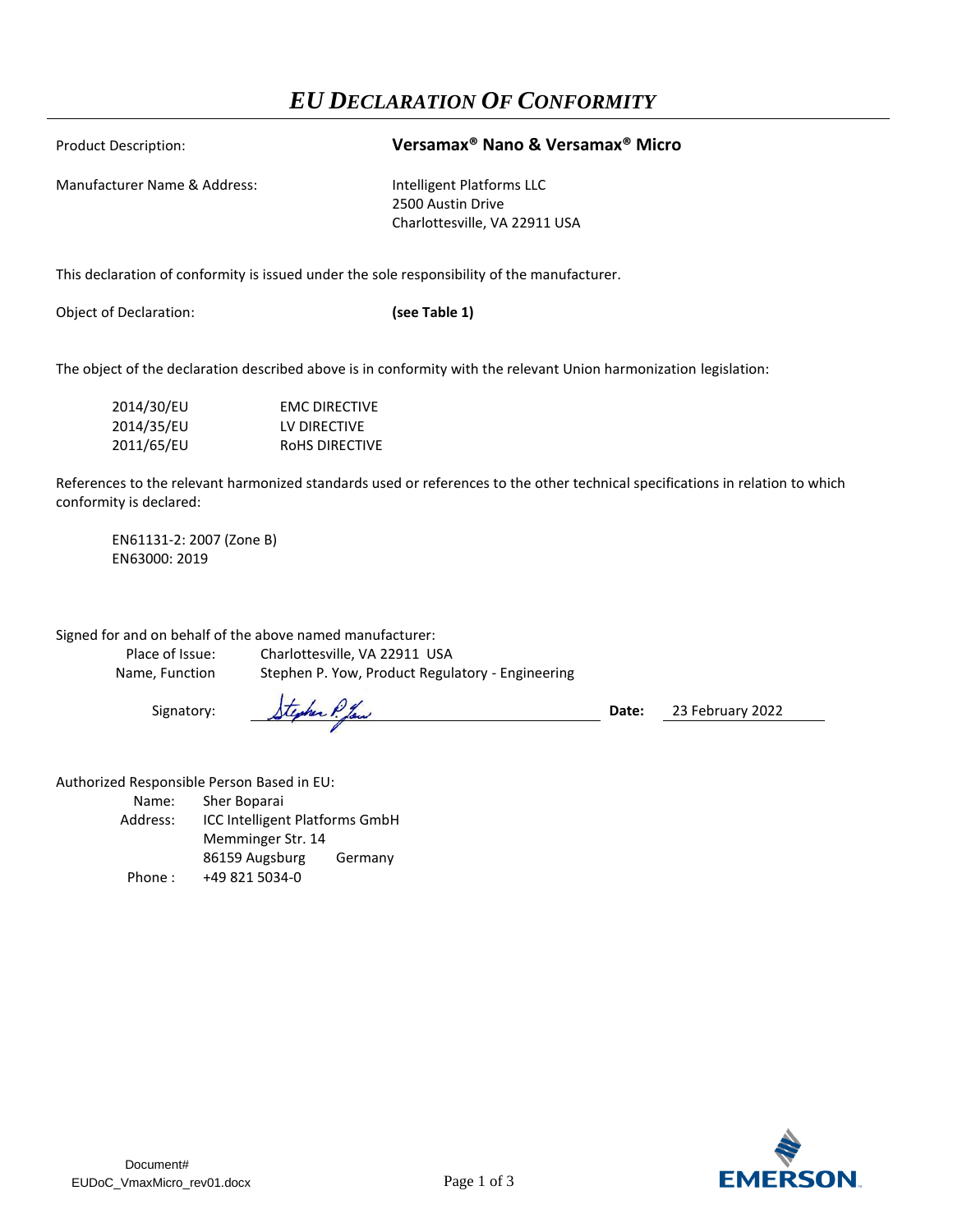## *EU DECLARATION OF CONFORMITY*

| Model <sup>1</sup> | <b>EMC</b> | <b>LVD</b> | RoHS <sup>2</sup> | <b>Ambient Rating</b> | <b>Installation Manual</b> |
|--------------------|------------|------------|-------------------|-----------------------|----------------------------|
| IC200NAL110        | YES        | YES        | -D#               | 55C                   | GFK-1645                   |
| IC200NAL211        | YES        | YES        | -D#               | 55C                   | GFK-1645                   |
| IC200NDD010        | YES        | ΝR         | -F#               | 55C                   | GFK-1645                   |
| IC200NDD101        | YES        | NR         | -F#               | 55C                   | GFK-1645                   |
| IC200NDR001        | YES        | YES        | -F#               | 55C                   | GFK-1645                   |
| IC200NDR010        | YES        | YES        | -F#               | 55C                   | GFK-1645                   |
| IC200UAA003        | YES        | YES        | -D#               | 55C                   | GFK-1645                   |
| IC200UAA007        | YES        | YES        | -D#               | 55C                   | GFK-1645                   |
| IC200UAL004        | YES        | YES        | $-D#$             | 55C                   | GFK-1645                   |
| IC200UAL005        | YES        | YES        | -D#               | 55C                   | GFK-1645                   |
| IC200UAL006        | YES        | YES        | -E#               | 55C                   | GFK-1645                   |
| IC200UAR014        | YES        | YES        | -D#               | 55C                   | GFK-1645                   |
| IC200UAR028        | <b>YES</b> | YES        | -D#               | 55C                   | GFK-1645                   |
| IC200UDD020        | YES        | ΝR         | -C#               | 55C                   | GFK-1645                   |
| IC200UDD040        | YES        | ΝR         | -D#               | 55C                   | GFK-1645                   |
| IC200UDD064        | YES        | ΝR         | -D#               | 55C                   | GFK-1645                   |
| IC200UDD104        | YES        | NR         | -D#               | 55C                   | GFK-1645                   |
| IC200UDD110        | YES        | ΝR         | -D#               | 55C                   | GFK-1645                   |
| IC200UDD112        | YES        | ΝR         | -D#               | 55C                   | GFK-1645                   |
| IC200UDD120        | YES        | ΝR         | -D#               | 55C                   | GFK-1645                   |
| IC200UDD164        | YES        | NR         | -D#               | 55C                   | GFK-1645                   |
| IC200UDD212        | YES        | ΝR         | -D#               | 55C                   | GFK-1645                   |
| IC200UDD220        | YES        | ΝR         | -C#               | 55C                   | GFK-1645                   |
| IC200UDD240        | YES        | ΝR         | -D#               | 55C                   | GFK-1645                   |
| IC200UDR001        | YES        | YES        | -D#               | 55C                   | GFK-1645                   |
| IC200UDR002        | YES        | YES        | $-D#$             | 55C                   | GFK-1645                   |
| IC200UDR003        | YES        | YES        | -C#               | 55C                   | GFK-1645                   |
| IC200UDR005        | YES        | YES        | -D#               | 55C                   | GFK-1645                   |
| IC200UDR006        | YES        | YES        | -D#               | 55C                   | GFK-1645                   |
| IC200UDR010        | <b>YES</b> | YES        | -D#               | 55C                   | GFK-1645                   |
| IC200UDR020        | YES        | YES        | -C#               | 55C                   | GFK-1645                   |
| IC200UDR040        | YES        | YES        | $-D#$             | 55C                   | GFK-1645                   |
| IC200UDR064        | YES        | YES        | -D#               | 55C                   | GFK-1645                   |
| IC200UDR120        | YES        | YES        | -C#               | 55C                   | GFK-1645                   |
| IC200UDR140        | YES        | YES        | -D#               | 55C                   | GFK-1645                   |
| IC200UDR164        | YES        | YES        | -D#               | 55C                   | GFK-1645                   |
| IC200UDR228        | YES        | YES        | -C#               | 55C                   | GFK-1645                   |
| IC200UDR440        | YES        | YES        | -D#               | 55C                   | GFK-1645                   |
| <b>IC200UEC008</b> | YES        | ΝR         | -B                | 55C                   | GFK-1645                   |
| <b>IC200UEC108</b> | YES        | ΝR         | -B                | 55C                   | GFK-1645                   |
| <b>IC200UEC208</b> | YES        | YES        | -B                | 55C                   | GFK-1645                   |
| <b>IC200UEI008</b> | YES        | ΝR         | -B                | 55C                   | GFK-1645                   |
| IC200UEI016        | YES        | ΝR         | $-B$              | 55C                   | GFK-1645                   |
| IC200UEM001        | YES        | ΝR         | -A#               | 55C                   | GFK-2436                   |
| <b>IC200UEO008</b> | YES        | NR         | -B                | 55C                   | GFK-1645                   |
| IC200UEO016        | YES        | ΝR         | -B                | 55C                   | GFK-1645                   |
| IC200UEO108        | YES        | ΝR         | -B                | 55C                   | GFK-1645                   |
| IC200UEO116        | YES        | ΝR         | -B                | 55C                   | GFK-1645                   |
| IC200UER008        | YES        | YES        | -B                | 55C                   | GFK-1645                   |